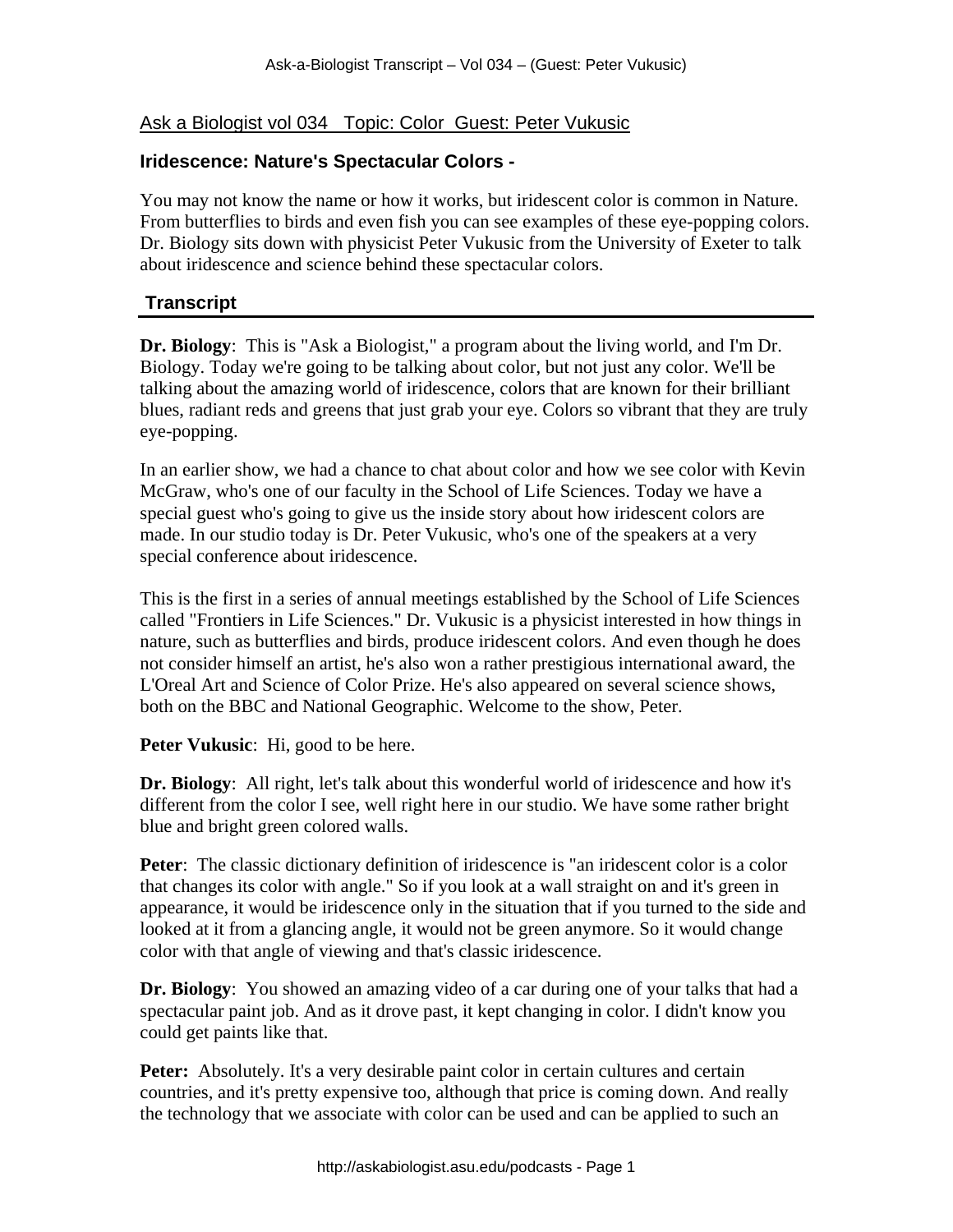esoteric thing like paint. For certain people with a little bit of funding behind them, they can pay some money and they can have someone spray a paint coating onto their car, onto their building, or onto their wall, and that paint will have amazing color properties.

**Dr. Biology**: We're going to talk about some pretty cool products that use iridescence and we'll do that later in the show. But right now, I'd like to get back to the basics, or maybe I should say back to nature since that's where we first learned or at least we first saw iridescence color.

**Peter:** Certainly that's where it first existed, 15 million years ago, 100 million years ago. Who knows really? The biologists, the entomologists and the ancient, pre-history people really can't be sure when it first evolved, but it did evolve very early on -- and by that I mean hundreds of millions of years ago.

So now we still see them. We still see them in butterflies and in fish; we still see this amazing color effect. And in a way that's why scientists like myself and other people here at the conference are studying these natural systems with great iridescent colors to try to learn from them, and try to not only understand their biology, which is interesting enough, but to understand the physics and the science that creates the color in the first place.

**Dr. Biology**: How is the paint, you know these screaming green and blue colors that we have on our walls different from the iridescent color of a butterfly?

**Peter:** That's a great question and to answer that we've got to get into the science behind these things a little bit. And to do that let's start with one significant idea and that is that there are two main categories of color production. So the sun is our light source and the light sources shines all the colors of the rainbow down onto a surface, let's say the wall of our building or the surface of our car. Depending on the category of color production, certain light will be reflected in certain ways.

The first and most everyday color production method has to do with pigment. Now a really common pigment that many of the audience might know about is chlorophyll. Chlorophyll is what makes the leaves green and the grass green. There's a biological function to the chlorophyll and that's to help with photosynthesis and the science of that is really well-established.

But as a byproduct to the photosynthetic processes that are going on -- which are really important for life and plants, flowers and grass and everything -- it turns out it is green. So chlorophyll is green, blood is red and melanin is brown because of the nature of the way light from the sun, let's say, is absorbed by that. So we got to be really clear about this and if we're having a mini science lesson here, let's just carry on.

Chlorophyll is green because the light that hits it scatters green, so green is reflected into our eyes, but be clear about the process. Green is reflected because green is not absorbed. We're not seeing red from grass or blue from grass because the red and the blue wavelength colors are being absorbed and that's really key. So the key component, the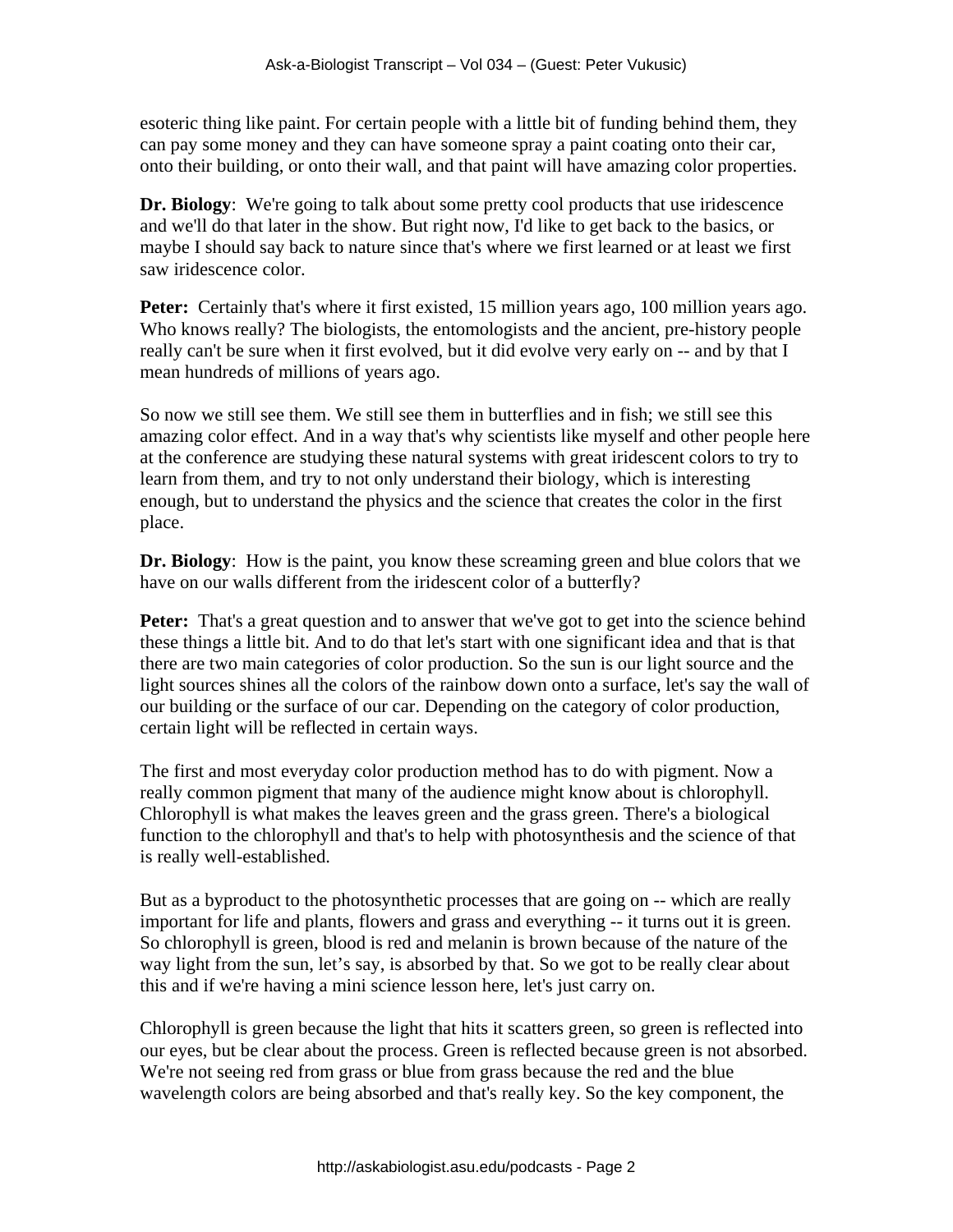key principle as to why grass is green or why blood is red is because certain colors are absorbed and certain colors are not absorbed.

OK, so that's pigmentation and that's the first category of color production. When we talk about iridescent color, it's absolutely not pigmentation that's the process going on. In that process, it's the exact same process as we see producing the color in soap bubbles. So if you ever do the washing up -- wash your dishes, wash your car or have a really soapy bath or shower and you get all these bubbles going on -- if you see a little bit of color in those bubbles that is a different process because the soapy water is not colored and doesn't have any pigments in it. And the process of that is a much more physics type of effect called "interference," and we could get into that right now if you'd like to.

**Dr. Biology**: Yes, I'd like to do that. But first let me sum up that many, if not most, of the colors we see are produced by pigments and/or dyes. So the bright red shirt is red because it absorbs all the colors except red; and the green plants, as you said, get their colors because they absorb all the colors except green. In fact, that can be a really fun biology experiment where you grow plants under different colors of light with green being one of them. The results usually surprise students, but right now, let's get back to iridescence and interference color.

**Peter:** Sure. So here's Interference 101. Light is amazing. We can think of it as being an electromagnetic wave, and that's a really fancy term to say it's made of electric fields and magnetic fields together, but it starts to get complicated. If we track back a little bit, we should understand that light can behave as a wave. Now we're all used to waves. If you go to the sea or the ocean, you see waves coming in and that's a really interesting example of what's called a "transverse" wave, if you looks sideways onto the direction of the motion.

So let's say you're on the beach and you see the waves coming in. But let's say you sat in the boat on the beach and you looked out sideways, you would see peaks and troughs of that wave going towards the beach. The physical distance between one peak of a sea wave and another peak of a sea wave that's given a name, and that's called the "wavelength" of a wave. And for sea waves, it might be 30 feet, let's say, but for light waves that distance is a million times smaller.

And light waves clearly aren't made of water, they're made of electromagnetic energy. And the wavelength, the distance between one peak and another of a light wave is given a name, and it's called a "nanometer distance." It's 100 nanometers and that is a million times smaller than the size of a sea wave, let's say.

It's the wave length which dictates the color. And so, red colors, the wave length of red light, let's say, it bigger than the wave length of blue light. But again, we're getting into the physics and perhaps this isn't the place.

So, light is a wave. Those light waves interact with material. So, let's say a soap bubble. A soap bubble will be colored because when light waves hit the soap bubble, a reflection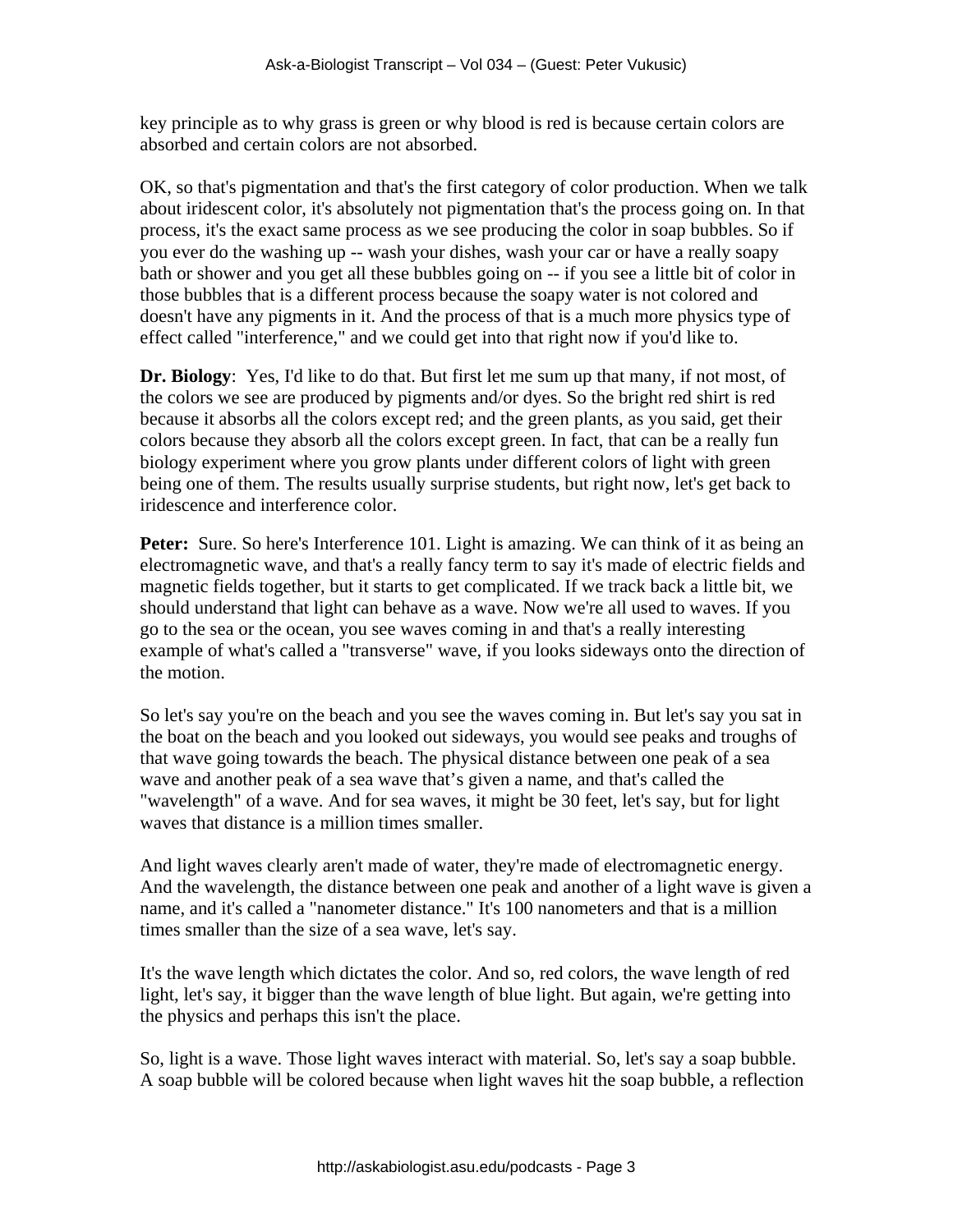from the top surface of the soap bubble adds to the reflection from the bottom phase and they both go in the same direction. It's saying to our eye.

And depending how thick that soap bubble film is and depending on the angle. Here we're once again we're talking about angle. Depending on the angle at which you're looking at the soap bubble, the light waves add to reinforce each other to produce a bright color or they add to cancel each other. In which case we don't see that color brightly reflected.

And so it's to do with the adding of waves together which create interference colors and really that defines iridescence.

**Dr. Biology**: And this is one of the cool capabilities of animals, such as birds and butterflies?

**Peter:** Yes. Definitely. So, I said in the soap film, we've got a one film of soap. But these butterflies and birds and fish, somehow evolution has given them the knowledge and that's a really, kind of bizarre statement. But they have evolved the ability to use interference, to use the addition of light waves.

And they do that by having evolved specialized layered structures on their wing scales, in their feather barbules, in the fish scales. Wherever you see this iridescent color, you're seeing the result of a fantastic evolution of material and structured material. And it's an amazing thing as a scientist to study, really.

**Dr. Biology**: While listening to some of the talks at the conference, I got the impression that when dealing with iridescence, the color has a lot to do with those nanometer-thin layers and also the number of layers that impact the interference light waves and ultimately are responsible for the color.

**Peter:** Absolutely right. So, it's the thickness of the layers, the material that is used to make the layers, and the number of layers. You could have at least one and if you go up to 10 layers then that affects the quality of the iridescent refection. The more layers you have, the brighter that reflection is. The bigger the density of the material compared to their surrounding air, the better the reflection in a sort of developmental way.

**Dr. Biology**: Which is counterintuitive to me. There are more layers, the light is going further down, I wouldn't have thought light would be brighter.

**Peter:** A really good point but we have to remember that these materials inherently -unless they've got some pigment to them -- these materials are transparent. For instance, the butterfly scale material, that's the bright blue morphed butterfly. That is made out of material which as transparent as our fingernail material. It's just a modified form of protein.

So, it's a really good point you make. You'd expect the more material the less would be reflected the more would be absorbed. But it's only pigmentation which it does that absorbing. And in many cases there's very little pigmentation in some of these species.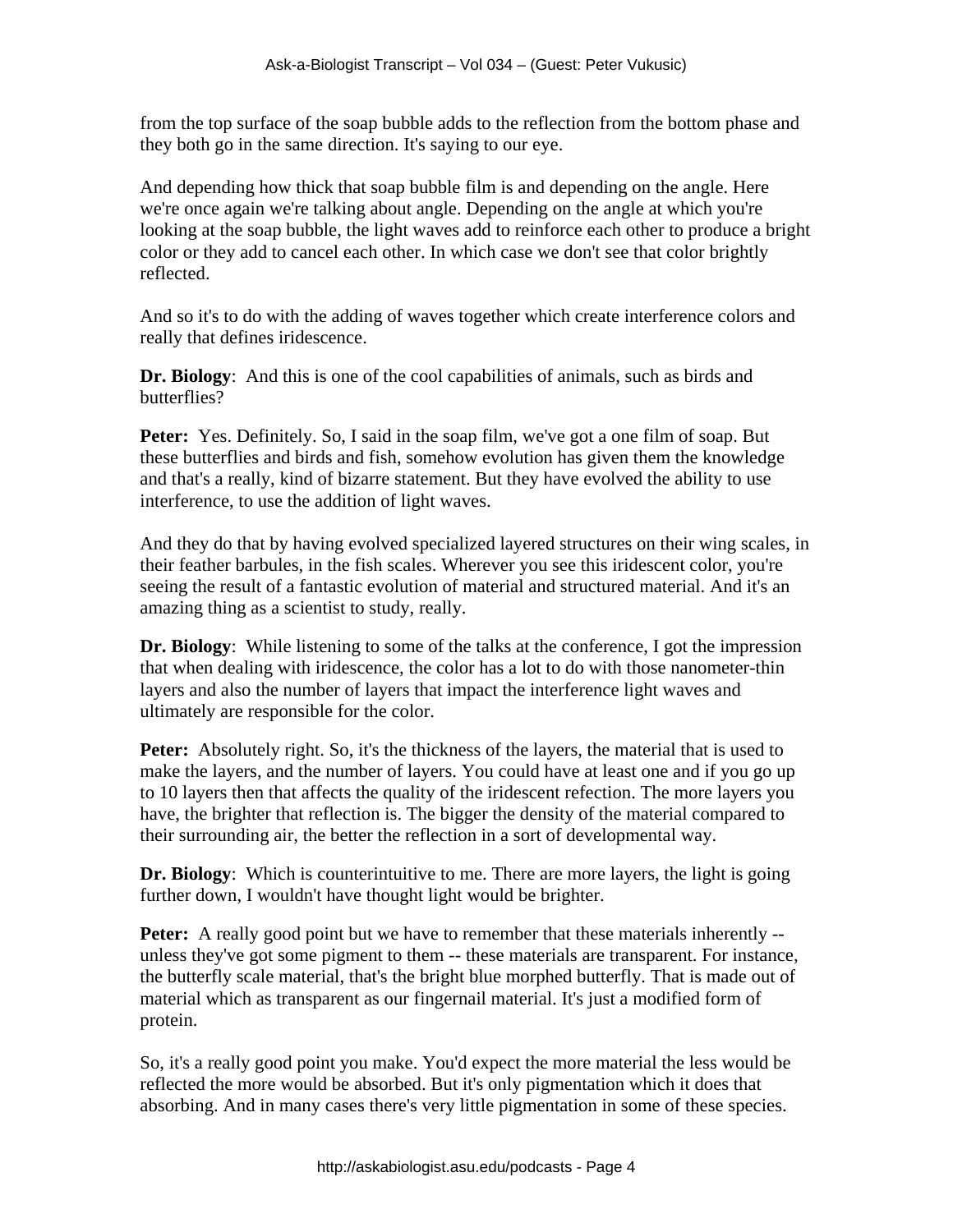**Dr. Biology**: So, that's how iridescence is so unique. In this case not only does it produce color but it also becomes an amplifier?

**Peter:** Yes. For sure. It enhances the reflection of a particular color from a surface. But we've got to remember; you can't reflect more than you receive. So that's a really key, important point to science. One of the fundamental principles of all science is conservation of energy.

OK. So, let's say we get a hundred units of energy from the sun, you can't reflect back into the eye of another butterfly or the eye of a person more than that original hundred units.

**Dr. Biology**: Right. And the thing about color that many people may not think about is that each color has a particular energy. So, for example, blue has a higher energy level than red.

**Peter:** Absolutely right.

**Dr. Biology**: So, in this case we're saying you can't put in a red light and get a blue light out because blue takes more energy than red.

**Peter:** That's a very important thing to say. Each color is associated, just as you said, with a particular energy. So generally normal materials like our fingernail material, or like the butterfly, scale material, they do not change the energy of systems. You need kind of a pigment to do that. But the structure itself just does not change this energy.

**Dr. Biology**: All right. In case anybody's getting a little lost with this talk of color and waves and energy, on Ask a Biologist website there's an article about color. It's called "Seeing Color," and has a very nice illustration of the color spectrum including the range of energy associated with each color. So if you're a little confused, go up there and take a look at it. It will help make it much easier to understand what we're talking about.

In the meantime, just remember that different colors have different energies.

**Peter:** Absolutely right. Yes.

**Dr. Biology**: OK. Now I can't wait any longer. We have to talk about these two models you've brought into the studio. They are sitting on the table in front of us. They really look like intricate sculpture pieces but there is more to them than that. So, let's talk about what they are, what they're showing us and also how they're made.

**Peter:** Sure. Let me put them into context. On the table in front of me, I've got two models that are made out of a polymer material. The reason we've produced these models is as follows:

The butterfly scales are so small we can't see them with our eyes. How they're angled, all the surfaces, where they are going. So, for that reason, we tried to scale these things up instead of them being at the nano-scale, can we make them at the centimeter scale? So, to do that we take pictures using this electron microscope of these tiny scale sections. We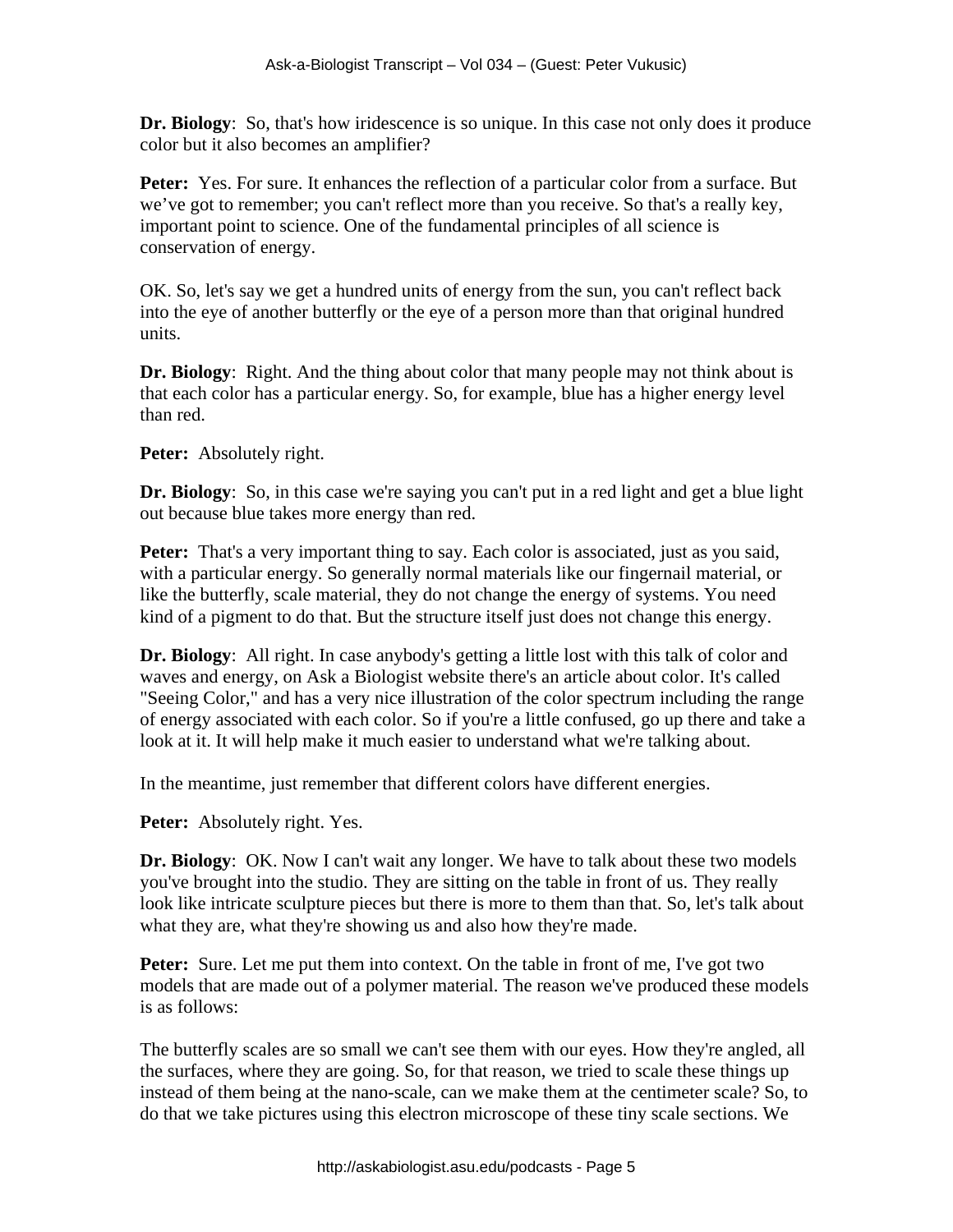feed those pictures into a computer using a cad package. We make 3D models of them virtually in the computer. And then we use something called a laser centering system to convert those 3D computer models of the original, real samples into real, solid materials. Things that I can just put in front of me on the desk as we have here.

**Dr. Biology**: Yes, and as you've mentioned, these are round discs and they are about 10 or 12 inches in diameter or 25 or 30 centimeters. They look like intricate white sculptures. But sculptures representing a nano-scale world.

How much larger are these? Can you tell me what the magnification is?

**Peter:** We've increased it by a factor of 10,000 times.

**Dr. Biology**: 10,000 times?

**Peter:** So, that goes from the nano level right up just to the centimeter level.

**Dr. Biology**: You know, I think the thing that really fascinates me the most about these models besides their beauty, is we get a glimpse at something usually only seen using very, powerful microscopes. And never at a scale that you can actually --with my fingers here I can touch it and I can feel it. Just how did you make these models?

**Peter:** The technique is an engineering technique and essentially it's just a big machine. So, we produce the 3D model and put it into the machine. And the machine is called a centered laser system. So, one starts with just a powder of un-polymerized material and then the 3D model controls very intense lasers which illuminate the powder in a pattern corresponding to the 3D model in the computer.

And you build that pattern up layer by layer, because when the laser's are tracked across the sample, or wherever they track, they polymerize the powder and create a hard, solid material which you build up layer by layer according to the model that you've input into the machine. It's a pretty well known technology. Unfortunately, the machines are pretty expensive to buy and each model isn't so cheap to produce but they're really, really excellent for demonstration purposes.

**Dr. Biology:** Give me the details. How much did they cost?

**Peter:** I've got a very thin, small one on my left and that is about 500 pounds, about a \$1,000 and the bigger one which is a sort of more complex built is around 900 pounds. So, just short of \$2,000.

**Dr. Biology**: OK. So not everybody's going to be making these in their garage. All right. Let's see, so what we're looking at here are parts of a butterfly scale and it's up close and personal. We get to actually touch them. What have we learned from these models?

**Peter:** Well we can see visually at the centimeter level the inherent structure responsible for, in one case here on my right, the blue of the morpho wing. And in the other thinner, smaller region here on my left, it's a different sample, a different build, and that's the structure responsible for a silver reflection from another butterfly from South America.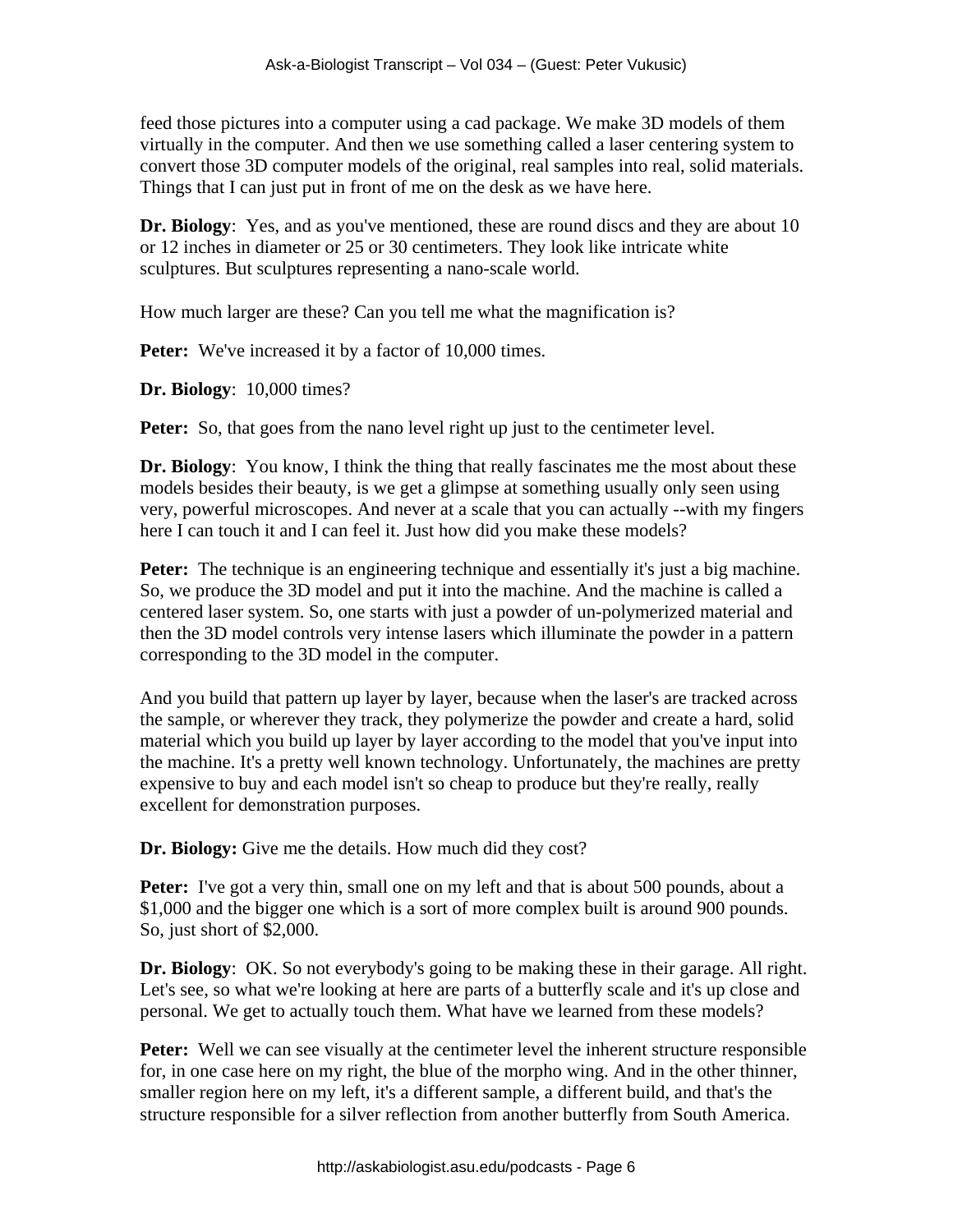**Dr. Biology**: So shape has a big impact on the color of iridescence?

**Peter:** Shape is the responsible factor for the iridescence, yes.

**Dr. Biology**: So that really interests me. As you mentioned before, we all know about paint and painters that use pigments to create colors, but the idea of using shapes to create colors is really cool. And in your case, iridescence expanded beyond pure science to include the world of art, and resulted in an international art award, or prize as they call it, presented each year by L'Oreal, which is a cosmetics firm.

**Peter:** Absolutely. The artistic world relies on color and appearance, and the manipulation of light and color is the sole underpinning effect of painting -- not so much sculpting, of course, but painting. If artists and if the art world had the ability to further, not better, manipulate light and color from their canvas, then I'm sure they'd grab onto that ability. So a few of the things that we were able to discover with this butterfly study and this animal study have potential to be applied in the artistic world, and it was for that reason that some of our work was recognized for that award.

**Dr. Biology**: I also saw a few images in your presentation of some pretty impressive lipstick.

**Peter:** Yeah, after L'Oreal honored us with an award, they invited me to Paris to their scientific labs in which they develop and produce and research their cosmetics. And most of us are familiar with L'Oreal cosmetics, certainly on the shelf; many of the audience might wear L'Oreal cosmetics.

But their processes are underpinned by serious scientific research. It's not a bunch of models in a room somewhere dreaming up new colors to wear, absolutely not. It's a very serious and a very strong scientific effort. So they wanted to try to limit -- for a line of products -- the amount of pigment that is used to produce the color, and indeed, that would help international resources too. Pigments rely heavily on natural resources, natural minerals and they're expensive to transport and they produce CO2 during that transportation process.

**Dr. Biology**: All right, let's weave back into the world of butterflies. There were some very cool, color butterflies shown during your talk and some other people talked about them as well. But the one that was very interesting to me was the one -- as I said at the beginning of the show -- that had an eye-grabbing green. But in the case of this butterfly, microscopically, there was more to this green than say - meets the unaided eye.

Peter: Absolutely right. What that butterfly is relying upon is the idea of "color mixing." Now many of us will have and will indeed continue to mix paints for their artwork. Generally mixing paints involves mixing pigments and when pigments mix together, you get a third pigment -- so two separate colors produce a third color. That process is called color mixing, but in the case of mixing pigments, it's called "subtractive color mixing." It's one of the methods of color mixing and it's limited to pigments.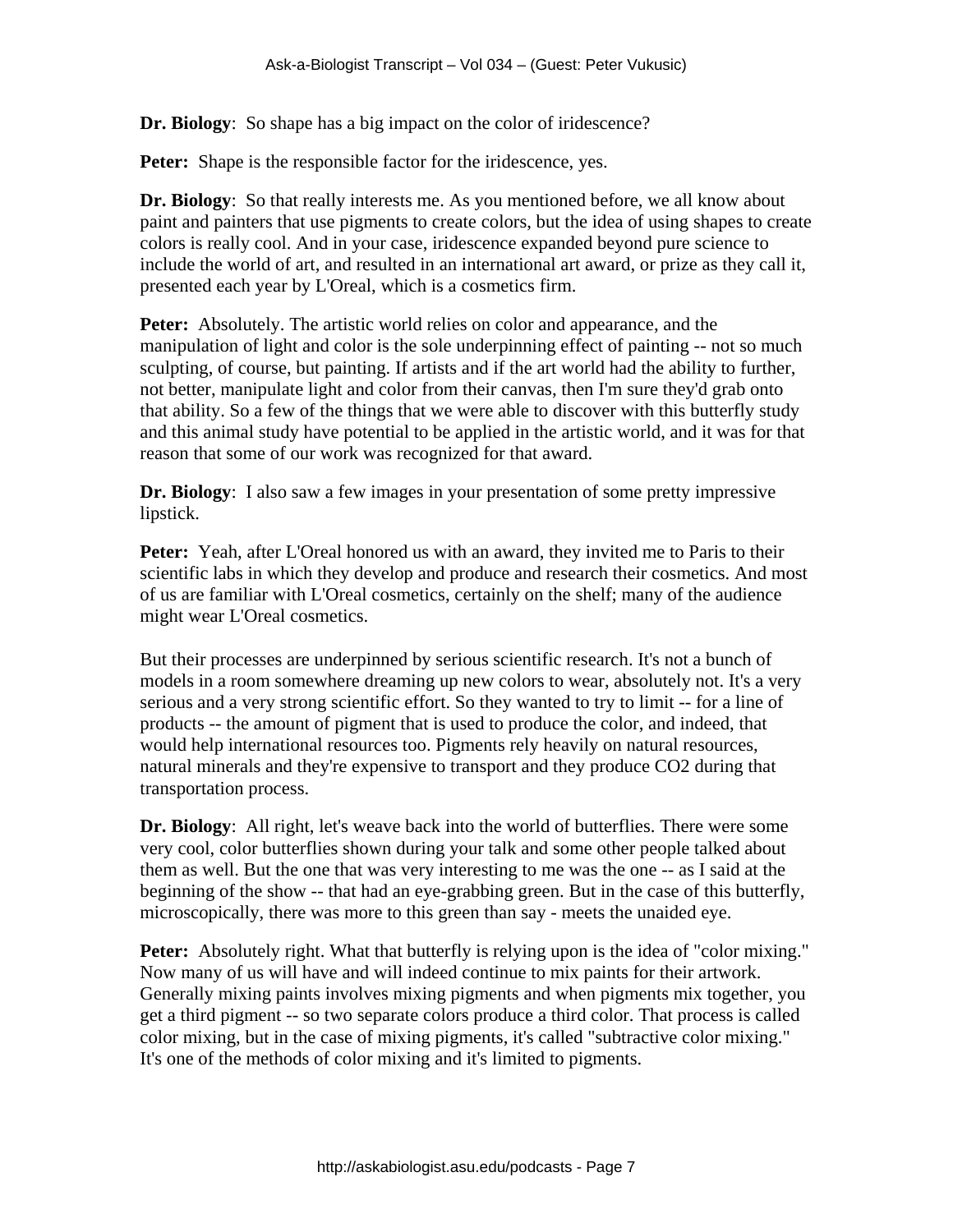And by subtractive it's really important to get the idea right. The absorption we described before for pigments and the absorption of both pigments when they mix, subtract further light from each other and that's why it's called subtractive color mixing. But what would happen if instead of mixing pigments in a pot, you painted a dot of one pigment in one place and just moved a millimeter or two across the page, and put the dot of the other pigment next to it -- say a yellow and a blue next to each other, rather than mixing them together?

What you'd get then, if you stood back from it, is that our eyes would create the stimulus of a mixed color. So our eyes would additively mix the blue and the yellow -- and in that case that would be different from the subtractive mix -- and it would give the appearance of third color, an additively-mixed third color. So that's color mixing: subtractive color mixing on the one hand and "additive color mixing" on the other. And the science of that is really well-known and it's taught in schools really well.

But butterflies we found out - a certain specific range of these butterflies use this additive color mixing and produce this pointillism, and indeed in the art world, pointillism is superbly well-known. An artist at the end of the 19th century called Georges Seurat he invented this artistic movement called Neo-Impressionism. The Neo-Impressionistic painters used the technique of pointillistic color mixing. So he's got a really famous picture. The classic Neo-Impressionist picture is a painting of a lot of very abstract men and women and children walking on an island in Paris. Its style underpins the whole idea of color mixing.

But if you could zoom in and get right in a centimeter from that canvas and you had a magnifying glass, you would see lots of individual color points. So the artistic world knows pointillism really well. It turns out that was invented a hundred years ago, but nature has been using this for 30 or 40 million years. This particular green butterfly produces on its wing scales different microscopically-sized points of yellow and blue color, which in our eyes and in the eyes of another butterfly, produce the effect of a third color and in this butterfly's case, it's green.

**Dr. Biology**: Now we've been talking about butterflies and other animals that make these iridescent colors and how they require some rather elaborate layers and shapes, and each takes a lot of energy to make. My question is why would a butterfly or any animal that uses iridescence take the time and energy to make iridescent colors?

**Peter:** Great question. What's the advantage? That's the key biological question to these things. So let's examine the potential advantage offered by a structural color over that offered by a pigmentary color. Well there are many answers, potentially, structural colors offer you brighter colors and a much more intense reflection. Whereas pigments actually work by absorption and therefore the intensity, the brightness of the reflection can be reduced and is limited. Structural colors offer you really intense reflection and that may be useful of course in certain situations.

Morpho butterflies, for instance, are visible over a quarter of a mile away because of the intensity of their reflection. And also as a matter of fact -- and it's important to say this --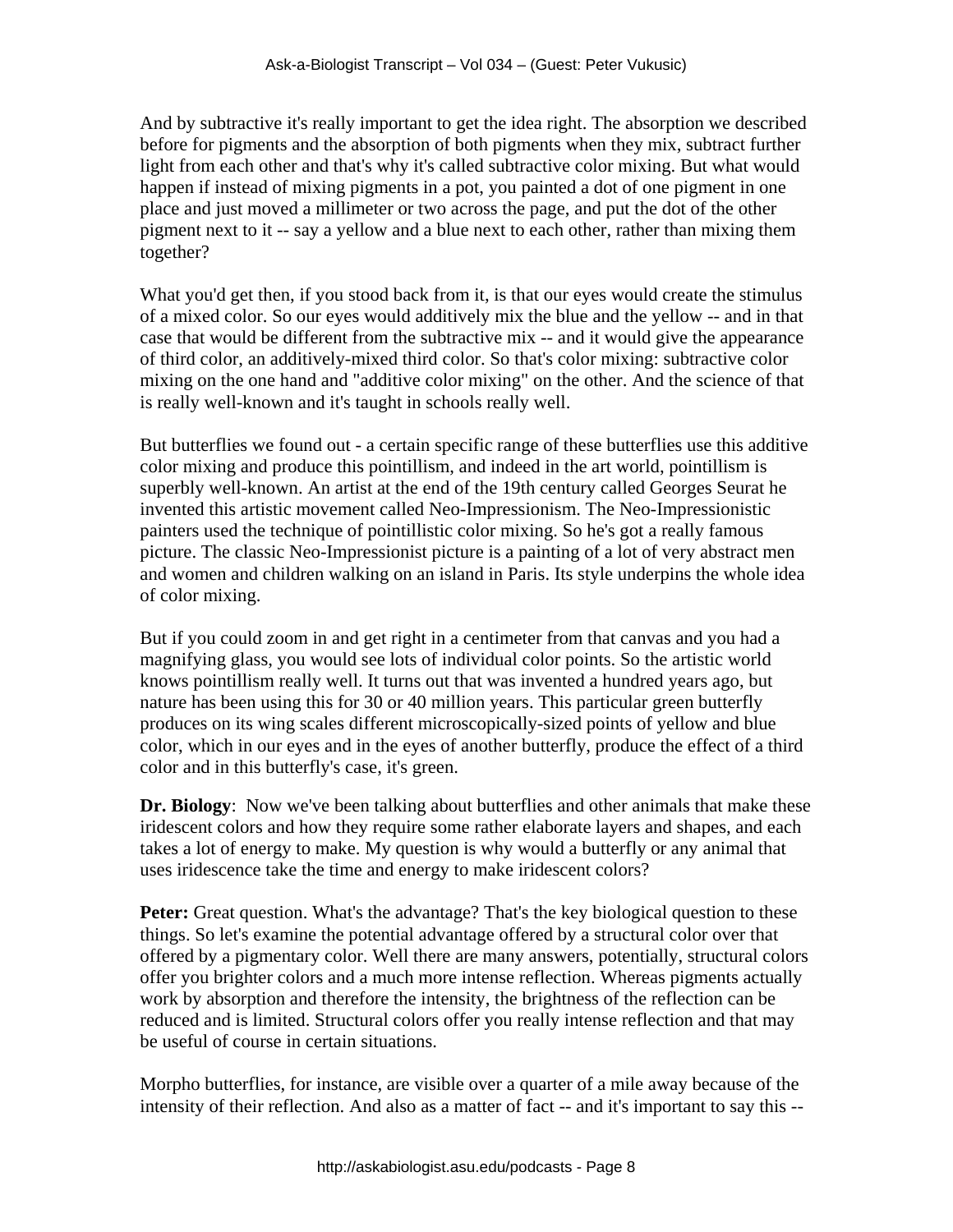because on the wing when they're flying, they're flickering. They're flashing on and off this bright, blue signal, and that's a conspicuous attraction signal.

**Dr. Biology**: Kind of a strobe effect.

**Peter:** Absolutely right. Our eyes are drawn to a flashing, to a flickering strobe light or moving signal. So that's one, sheer brightness. Another one is the fact that, as we've said, angle dictates the color that's reflected to a certain extent. So if it is of potential use to the species -- to the butterfly or the fish -- to have an angle-dependent color, which changes from blue at straight on to violet at grazing and that is an advantage to it, then the structural color is great; it's useful.

In addition to that and we're starting to get more complicated now, we've got the idea of "polarization." Now light waves, just like sea waves, can be polarized. So let's just think about polarization. Let's say, Dr. Biology, you go on one side of a long room and I go on the other side of a long room, and we are each holding the end of a long piece of string, like a skipping rope.

To demonstrate polarization, let me send a wave down to you and I do that by just waggling my hand up and down, up and down. And you can imagine that movement of my hand will send a wave with vertically-oriented peaks towards you. In fact, that is a polarized wave and the polarization will be vertical because the peaks are vertically upwards and downwards.

The alternative to that would be to polarize it horizontally. So instead of moving my hand up and down, I'd move my hand from right to left. Those are the two different polarizations oriented at right angles to each other.

Now, light can behave in just the same way. Light can be polarized vertically or horizontally, in addition to several other ways. And the structure that we see in some of these butterfly scales has the ability to offer polarized light signals. And we know full well from biological studies that insects largely are sensitive to polarized light.

So in that sense it can be another channel for communication between the male, let's say, in one species, to the female in the same species. Or between males in the same species. Or even between a species and its predator. All these sorts of variables have to be considered when trying to understand, trying to work out the reason for the evolution of the systems.

**Dr. Biology**: Right, because sometimes the coloration of butterflies I've seen allows them to disappear into their surroundings.

**Peter:** Yes, as humans who are appreciative of beautiful things with bright colors, our eyes are always attracted to the bright blue colors which stand out. But let's not miss the fact that manipulating light and color for appearance can be applied to the purpose of camouflage, just as you say. So we've got to keep our eyes open as potential scientists, and as good scientists.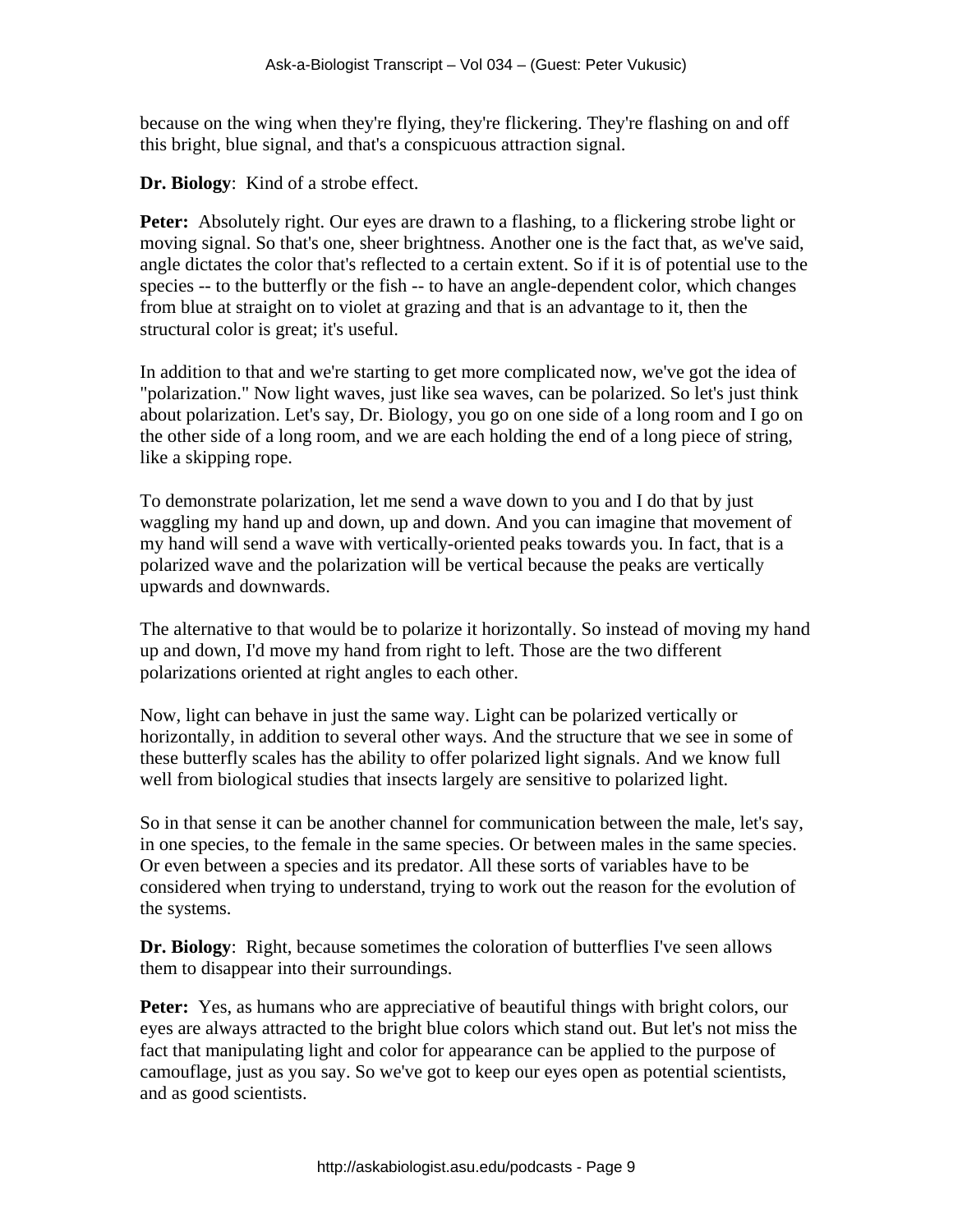**Dr. Biology**: OK. For humans, besides lipstick and some pretty cool car paints, where else are we going to be seeing iridescence in the future?

**Peter:** We are used to communicating via, if you like, electrical signals up and down wires. And indeed our computers are based on electrical connections between tiny little things called transistors within the computers, which do the processing, and which play our games, or run our Excel sheets, or write our Microsoft Word essays. Now, we know as scientists that an electron traveling from one part of a circuit down a wire to another part of the circuit actually travels pretty slowly. And when it travels, because of the resistance of the wire, it produces heat. That's inefficient. The speed is slow, relatively speaking, even though these new computers are really fast.

Imagine getting rid of the electricity and replacing it with something which travels at the same speed as the fastest thing in the universe. And we all know what is the fastest thing in the universe. It's the speed of light. And in fact, potentially that's what we'll be able to use in the future. Imagine connecting one transistor to another transistor via a light wire down which we send pulses of light at the speed of light. Imagine how much more powerful this sort of thing is going to be.

So on the one hand we are superficially talking-in detail, but nonetheless superficially talking-about structural color in animals and insects, and the biology of that. And that's really exciting. But let's not miss where the potential application of this is. That's in technology. That's in communication. Potentially in a few tens of years optical computers will exist which work on the principle of light signals, as representing the light bits of information, at such amazing speeds that we just can't even begin to understand how powerful they're going to be. There are people right now throughout the U.S., throughout the world, who are working on developing these sorts of things already.

**Dr. Biology**: I'm sitting here and my mind is just thinking of all the possibilities with light-based computers. But before we go down that path I'd like to ask a few questions I ask every scientist. These are questions that are fun, they're often revealing, and they're always entertaining and educational. To begin, when did you first know you wanted to be a scientist? What was the spark that got you going?

**Peter:** That's a really good question. My mother was teacher - a junior school teacher, my father worked in science himself, although he didn't stuff the thing down my throat, and I think it was just a curiosity. Each of us has a curiosity. And if we haven't, let's say the curiosity has been stifled a little bit, each of us should develop his or her curiosity. I think the drive associated with this curiosity about the world that I had early on is what has led to me sitting here next to you today.

**Dr. Biology**: Guess what I'm going to do now. I'm going to take it all away from you. You can't be a scientist, you have to step out of your life as a physicist and the passion you have for science. What would you be, or what would you do, if you couldn't be a scientist?

**Peter:** [laughs] That's a question I've never been asked before. I could give a frivolous answer that is serious on one level. I'd like to be a professional surfer, or a professional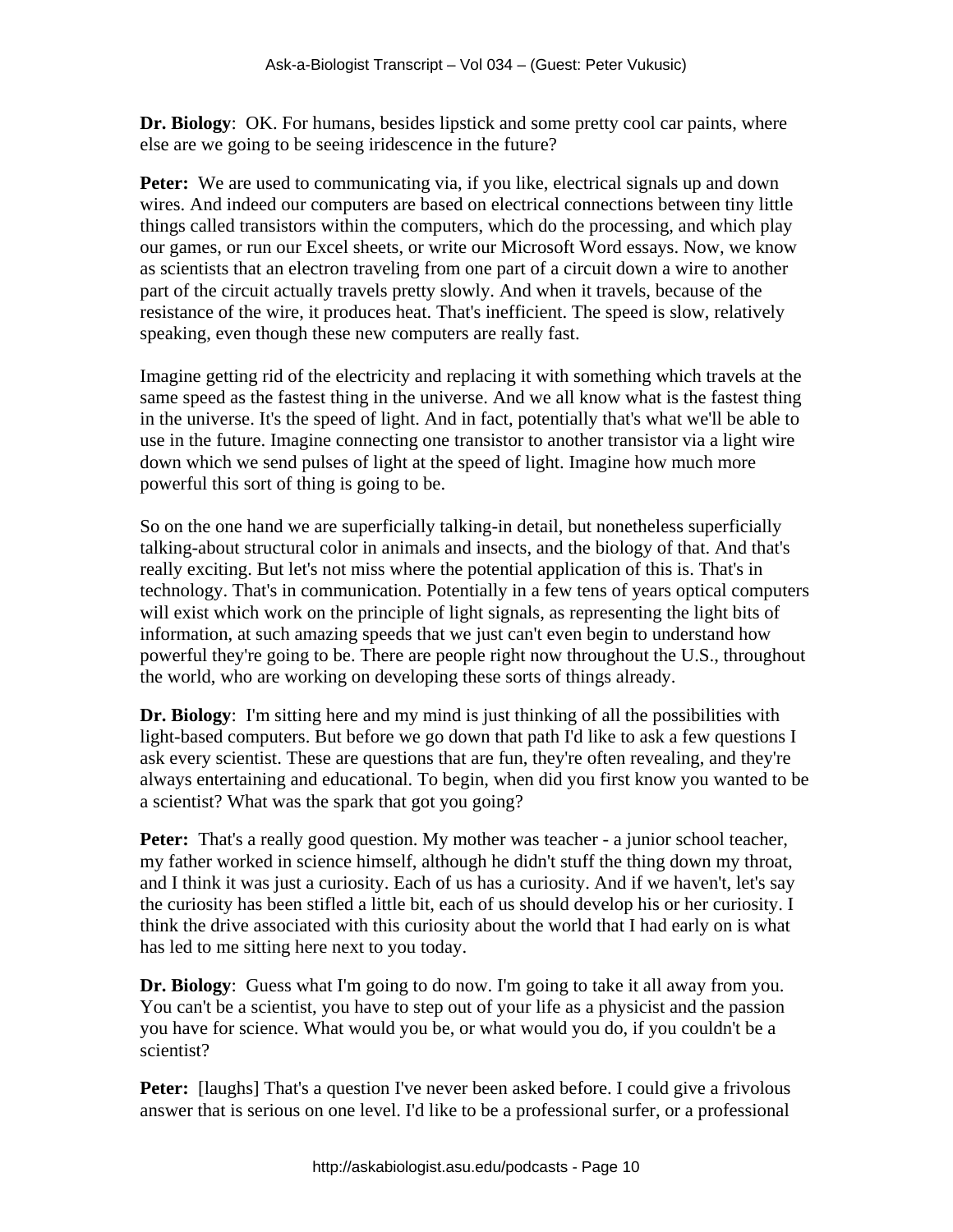snowboarder, because there is a thrill. And, you know, it's not unconnected. There is a thrill that I think I need, and a thrill that I know everyone else needs. There's a rush of adrenaline which comes from surfing a 10-foot wave. There's a rush of adrenaline that comes from finding new powder in Val de Zere in Austria, or in France, and just losing yourself in the moment, in the thrill of an adrenaline rush.

But even though that's a physical activity, which I would opt possibly to have if you took science away from me, that really is at the heart of why I'm a scientist. There is a thrill that is indescribable, about discovering something new scientifically, about proving something scientifically. That's why many scientists go to work every day, because of that thrill. Not because of a wage, not because of a paycheck, or the need to prove yourself, or anything. It's just the reward associated with understanding a bit of science.

**Dr. Biology**: Wow. I have to say, you're the first to come up with that as an answer; an adrenaline rush through science. You know, I hadn't thought about it that way, but you're right. I think many of us in science get a rush from the work we do, the experiments we design, the answers we find, and the places we get to explore.

**Peter:** Yes.

**Dr. Biology**: OK. Well, how about some advice for someone who might want to get into this adrenaline rush career? Maybe there's a snowboarder or a surfer ready to take the science plunge.

**Peter:** All parts of science are not for everyone. Lots of different people have different tastes, different backgrounds, they may have been brought up in one way or another, with more influence from biology, more influence from chemistry, let's say. But really I would recommend if you want to try to put a toe in the water, find a topic that interests you. Through "Scientific American," through, "New Scientist, " through one of the more easily accessible type of journals. And if something then interests you, let's say like high-energy physics, or genetics, or experimental field biology, whatever that is, then try to follow it up.

Try to find other articles that would inform you better about those sorts of things. Try to find people-scientists on the web, let's say, or good teachers that you know of who would be able to answer your questions and point you to more resources. But it's up to you. You really have to just follow your ambition, follow your interests. And,well, we're back to this word again-follow your curiosity.

**Dr. Biology**: You know, that's perfect, and that's what we'll leave the show with. Follow your curiosity. At least follow it to the next episode of "Ask A Biologist."

Right now, Dr. Vukusic, I want to thank you for sitting down with me and taking the time to talk about the world of iridescence. I know that I learned quite a bit today. Every time I do these shows I keep learning. And I plan to investigate more about iridescence, probably starting with your website.

Peter: Thanks Dr. Biology. It's been a real pleasure.